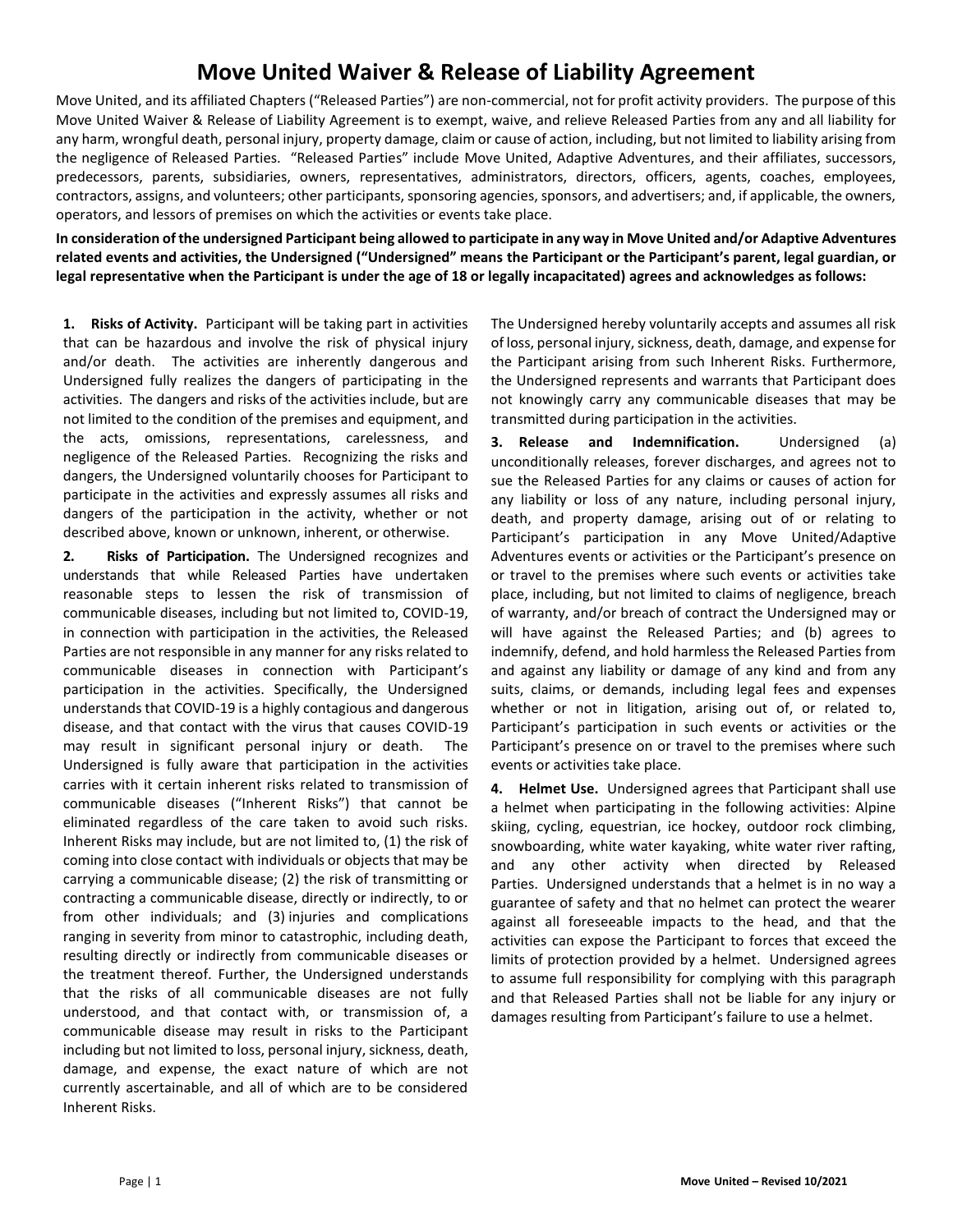## **Move United Waiver & Release of Liability Agreement**

**5. Medical Treatment**. Undersigned understands that the Released Parties do not have medical personnel available at the location of the activities. Undersigned hereby grants the Released Parties permission to administer first aid or to authorize emergency medical treatment, if necessary. Undersigned understands and agrees that any such action by the Released Parties shall be subject to the terms of this agreement and release, including any liability arising from the negligence of the Released Parties when administering first aid or authorizing others to do so. Undersigned understands and agrees that the Released Parties do not assume responsibility for any injury or damage which might arise out of or in connection with such authorized emergency medical treatment.

**6. Miscellaneous.** Undersigned agrees (a) Participant will not engage in any activities prohibited by any applicable laws, statutes, regulations, and ordinances; (b) this Agreement shall be governed by the laws of the State of Colorado and the exclusive jurisdiction and venue for any claim shall be located in the state courts located in Jefferson County, CO; (c) this Agreement shall be binding upon the subrogors, distributors, heirs, next of kin, executors, and personal representatives of the Undersigned; (d) this Agreement shall be construed as broadly as permitted by applicable law; and (e) that in the event that any clause or provision of this Agreement shall be held to be invalid by any court of competent jurisdiction, the invalidity of such clause or provision shall not otherwise affect the remaining provisions of this Agreement.

### **I HAVE CAREFULLY READ THIS AGREEMENT AND UNDERSTAND ITS CONTENTS. I AM AWARE THAT I AM RELEASING LEGAL RIGHTS THAT OTHERWISE MAY EXIST. BY SIGNING BELOW, I HEREBY REPRESENT THAT I AM AT LEAST 18 YEARS OF AGE AND FULLY COMPETENT TO SIGN THIS AGREEMENT ON MY OWN BEHALF.**

| <b>Participant's Signature</b>                                | Participant's Name (please print clearly) | Date |  |  |
|---------------------------------------------------------------|-------------------------------------------|------|--|--|
| FOR PARTICIPANTS UNDER THE AGE OF 18 OR LEGALLY INCAPACITATED |                                           |      |  |  |

Undersigned parent, or legal guardian, or legal representative acknowledges that he/she is not only signing this Agreement on his/her behalf, but that he/she is also signing on behalf of the minor or legally incapacitated adult and that the minor or the legally incapacitated adult shall be bound by all the terms of this Agreement. Additionally, by signing this Agreement as the parent, or legal guardian, or legal representative of a minor or legally incapacitated adult, the parent, legal guardian, or legal representative understands that he/she is also waiving rights on behalf of the minor or legally incapacitated adult that the minor or legally incapacitated adult otherwise may have. The Undersigned parent, or legal guardian, or legal representative agrees that, but for the foregoing, the minor or legally incapacitated adult would not be permitted to participate in the activities. By signing below, I hereby represent that I am the parent, legal guardian, or legal representative of a minor, or legally incapacitated adult Participant and that I have the authority to sign on the Participant's behalf.

| Minor's DOB | Parent/Legal Guardian or Representative Signature | Parent/Legal Guardian or Representative Name | Relationship | Date |
|-------------|---------------------------------------------------|----------------------------------------------|--------------|------|